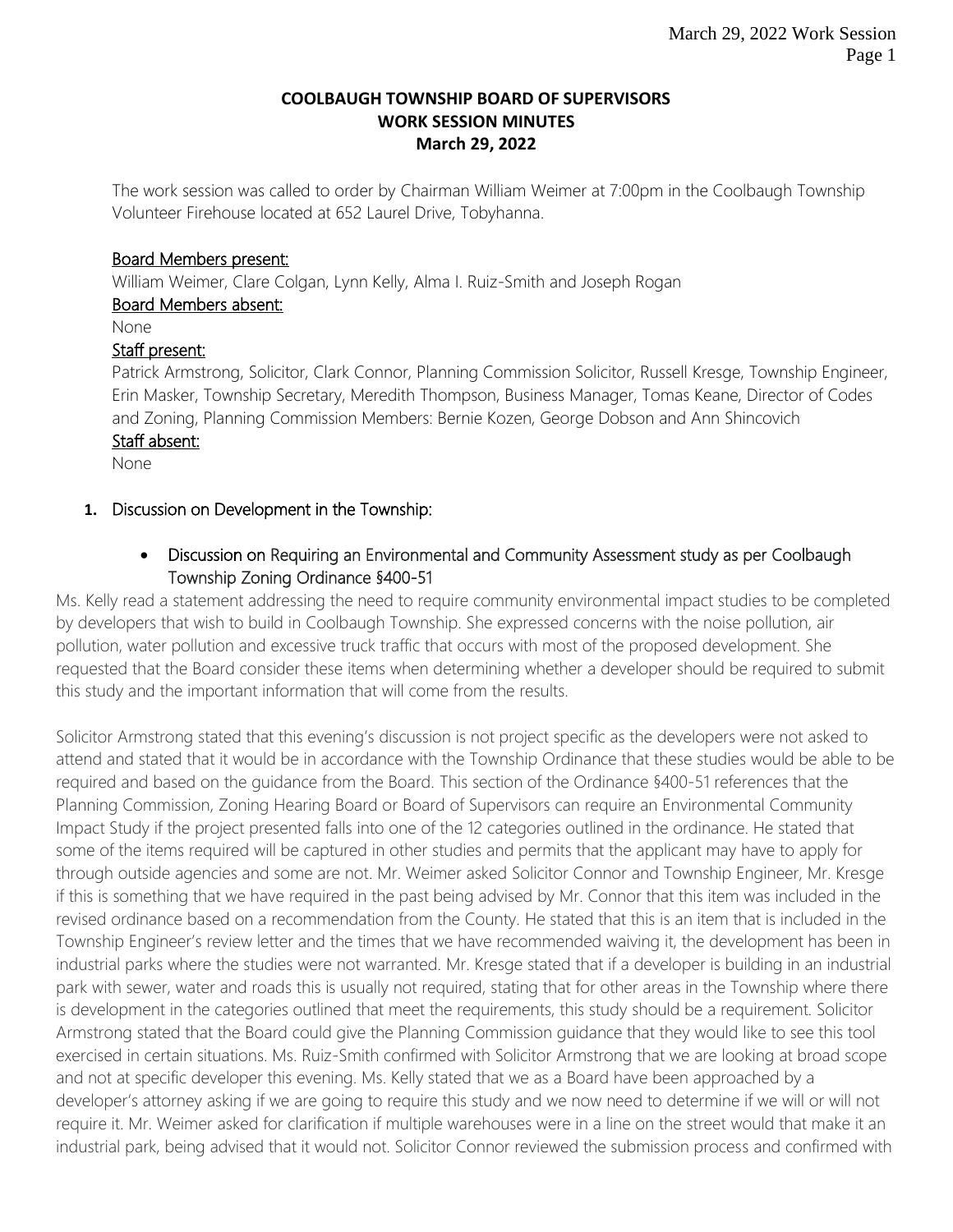Township Engineer, Mr. Kresge that the process for the community environmental impact study takes longer than the 90-day review period in which the Planning Commission has to act on a plan without a waiver of procedural time requirement being in place, being advised that is correct. Solicitor Armstrong stated that the submission of a sketch plan could trigger this requirement, but that sketch plans are not mandatory to be submitted. Ms. Ruiz-Smith suggested making a sketch plan a part of the submission process being advised by Solicitor Armstrong that he is not sure that we can make that mandatory.

## Discussion:

Ms. Shincovich- Coolbaugh Township Planning Commission stated that what Ms. Ruiz-Smith is saying is very valuable stating that the PC and BOS need to come up with a streamlined process as currently developers are submitting information in pieces and are requesting approvals of waivers and of plan approvals conditioned on other items. She stated that some things are rushed. Ms. Shincovich stated that the Messer project was very organized and had amicable decisions made throughout the whole process. Other projects were addressed during Covid, through Zoom meetings and sometimes making a quorum was even challenging. She stated that we cannot target specific developers and need to have it be the same across the board, stating that we have assets in the community, we need to look for smart development and developers that have respect for our area, the residents and the guidelines that is put in place through our ordinances. Ms. Kelly stated that maybe we as a Board could come up with a list of projects which would require the study to be completed, stating that she has concerns about whether we would be receiving an unbiased study. Solicitor Armstrong stated that the developer has the right to choose their own professionals to perform the study for them, stating that the township will them be able to have their professionals review what is submitted and can have their professionals give a second opinion. It is the same process as with anything that is submitted by developers, stating that Solicitor Connor or Township Engineer Kresge would be able to review the submission and notify the township when they believe that we need to take a further look at something that they believe requires it.

M. Kelly asked for clarification on the meeting stating that he was under the impression that the meeting was relating to a change in zoning, Mr. Weimer stated that this meeting in particular is relating to the Township Ordinance §400- 51 and that it is not relating to zoning changes at this time. Ms. Kelly stated that items #2 & 3 on the agenda could lead to a change in zoning.

S. Bue-Morris, Civil Engineer stated her concerns about the cost of the study and how it would relate to certain projects. She stated that she could see the township requiring the study for large projects, but not for a small storage unit project which is not located in a residential area. She stated her concerns with the study and specific parts of the study that would be required in accordance with the ordinance currently in place. Ms. Ruiz-Smith stated that the study would be required to ensure the quality of life for residents. Solicitor Connor stated that there are parts that can be waived.

K. Hovi stated that her group is in favor of accountable growth in the community and not against development. She stated that her group the Citizens for Responsible Growth want the study to be looked at for big projects that will affect the quality of life stating that it is the Supervisors' job to serve the residents. She asked the board to decide what would trigger a study.

B. Leonard commended the Board for holding this meeting stating that we need to use prudence when issuing waivers. He stated that the community environmental study would encompass all items in one place and stated that if the report is covered somewhere else through another agency submission, then it can be copied and included in this report.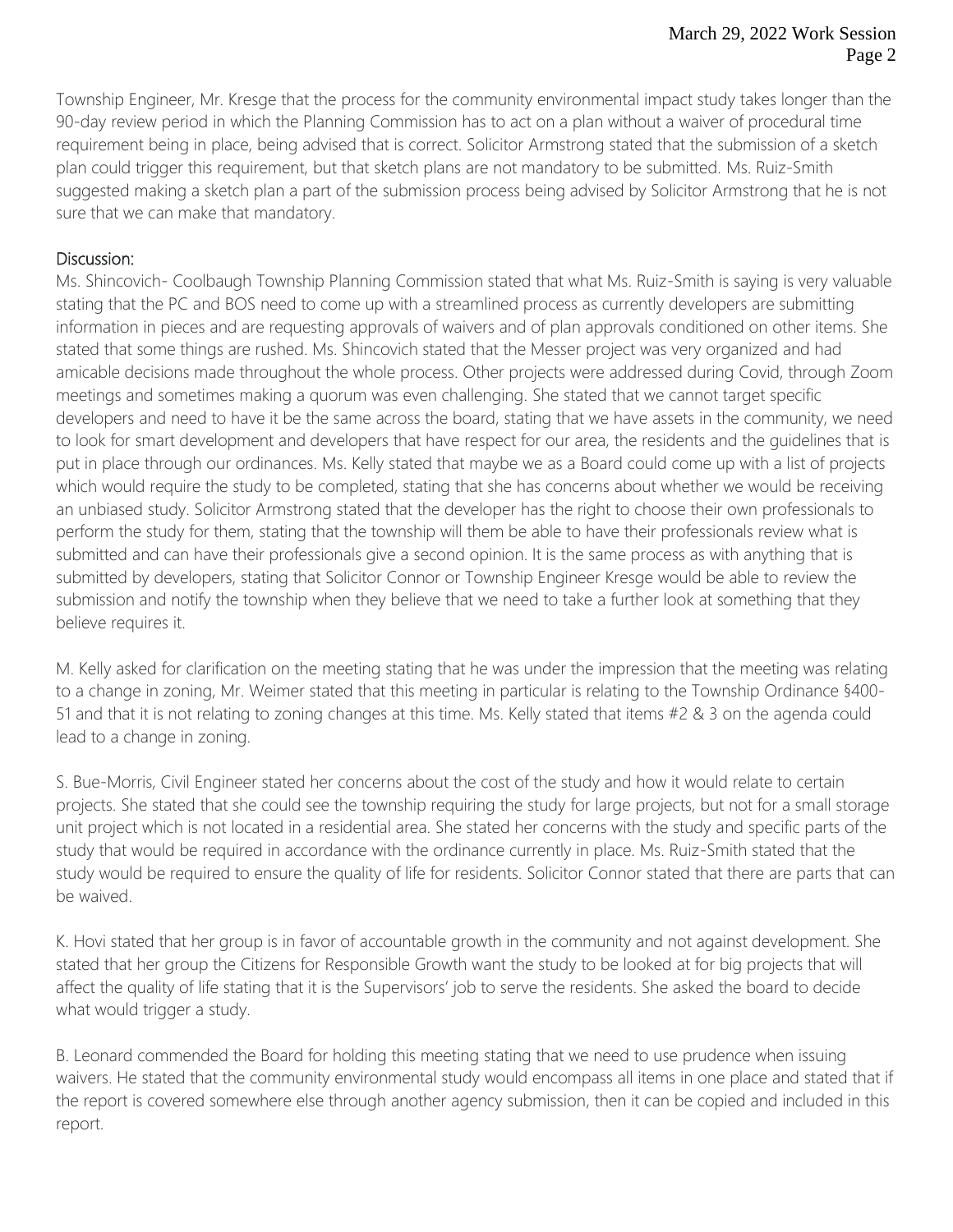F. Whalen asked about including lighting in this study being advised that lighting is in the Township ordinance §400- 49 and is a separate plan submission.

D. Miller is a resident of Monroe County and stated that these studies affect all of the county. He discussed stormwater management, water runoff and salt build up and the affects that they have on the streams and waterways. He stated that large box facilities without stricter regulations will prove to have detrimental impacts to the municipalities.

## • Definition of Warehouse vs. Distribution Center

Solicitor Armstrong read the definitions of a warehouse and a distribution center and stated that they are separate and distinct from each other. Ms. Kelly reviewed the warehouse and distribution center memo that she handed out which included the traffic counts stating that she would prefer to remove warehouses as a permitted use in the C1 and C3 zoning districts. Ms. Ruiz-Smith asked about the owners that purchased properties in C1 or C3 with the intent of building a warehouse on them since it is a permitted use, how will this affect them. Solicitor Armstrong stated that there would be a public notice and public hearing held to review the proposed change to the zoning ordinance and for the public to be heard. He stated that if a property owner does not have an improvement currently on the property or a plan submitted to the township when the change goes into effect, they would be under the new list of permitted uses for developing their property.

Supervisor Rogan stated that he is in favor of removing warehouses from the C1 and C3 zoning districts and is also in favor of requiring the community environmental impact study. Supervisor Rogan is in favor of doing what is in the best interest of the residents in the Township.

## Discussion:

A Flaherty supports Ms. Kelly's suggestion to remove warehouses from C1 and C3 zoning districts asking Ms. Ruiz-Smith why we should be concerned about the developers "holding the bag". She stated that she purchased property in the Township with the intent of the wastewater lines being installed along the street and there were no lines installed, they can't use the property and now they are left "holding the bag".

K. Hovi stated that there cannot be more truck traffic on Route 196 stating that as a paramedic she fears for her life when there are calls on Route 196 and they are on scene. She stated all else aside traffic is a major concern.

M. Cucciniello expressed his concerns with the truck traffic from Route 196 and onto Green Road also asking when taxes are going down.

# • Discussion on building heights in the various zoning districts

Mr. Weimer reviewed the heights allowed in the current zoning ordinance stating that the fire company has the tools and apparatus to meet the demand should a waiver be granted for any projects in the township He stated that there are areas near the airport in which the FAA regulates the height of the buildings that are built in that area. Ms. Kelly stated that she likes the current heights that are in the ordinance stating that they fit the flavor of the community. She stated that there is no value to go higher in any of the areas in the township. Ms. Ruiz-Smith stated that it would be beneficial to have a hotel in the township stating that they would build within the footprint and be able to go up instead of out. She stated that the fire company and first responders would be able to get to them. Ms. Kelly stated that a 6 or 8 story hotel does not fit the aesthetics in the township, with Ms. Ruiz-Smith stating that the village appearance went away when the Board chose to remove the parking requirements and allow parking in the front of businesses. Ms. Colgan stated that we need a hospital on the mountain. Discussion: